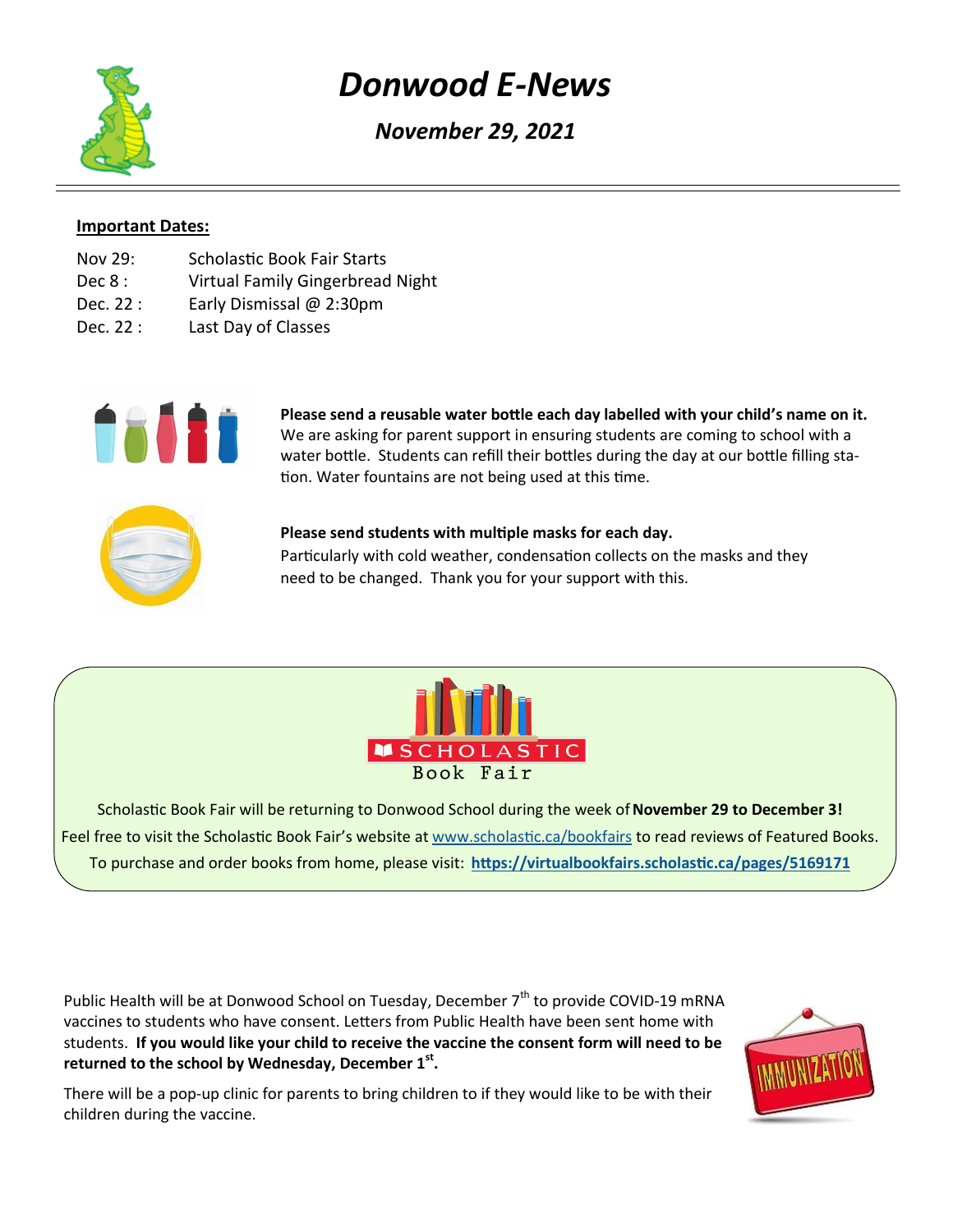## **Please send runners, not boots, for their children for indoor Physical Education class.**

Runners should have non-marking soles and they should be either Velcro, or shoes they are able to independently tie.





**Floorball will continue** every Wednesday for those students who participate in Winnipeg Jets Hockey Academy and will run until May (unless otherwise notified). It runs from 3:45-5:15. Please ensure your child has a ride home at 5:15.

#### **A note from Mr. Vann:**

*"Grade 4/5 basketball club was a blast! It has now wrapped up and we are starting a drop in floor hockey/ floorball club for grades 4 and 5 at least until the winter break!"*





#### **Holiday Hampers of Love**

One of our grade 3 classes in spearheading our Holiday Hampers of Love food drive. Donwood School will be collecting food for a few Holiday Hampers.

We are collecting non-perishable food items or non-perishable holiday treats from December 6-17.

#### **Donwood's Virtual Gingerbread Night**

Join us for a fun night of community as we decorate together over teams on December 8 @ 6:00pm.

Registration is limited to the first **50** families. Registration ends at NOON on Friday, December 3rd. To Register, click [HERE.](https://docs.google.com/forms/d/e/1FAIpQLSfHCaLZRSCdnY9fUnfMai54JijAd37pccOC1kKQLstx_SYKNg/viewform)

For more information, please contact: Doreen Ogungbemi at (204) 668-9438 or dogungbemi@retsd.mb.ca or Katie Patterson at (204) 669-9412 or kpatterson@retsd.mb.ca



#### **Unsure of whether your child can attend school due to illness?**

Please use the following link: <https://www.retsd.mb.ca/Pages/COVID19.aspx#/=>to reference information found on the divisional site.